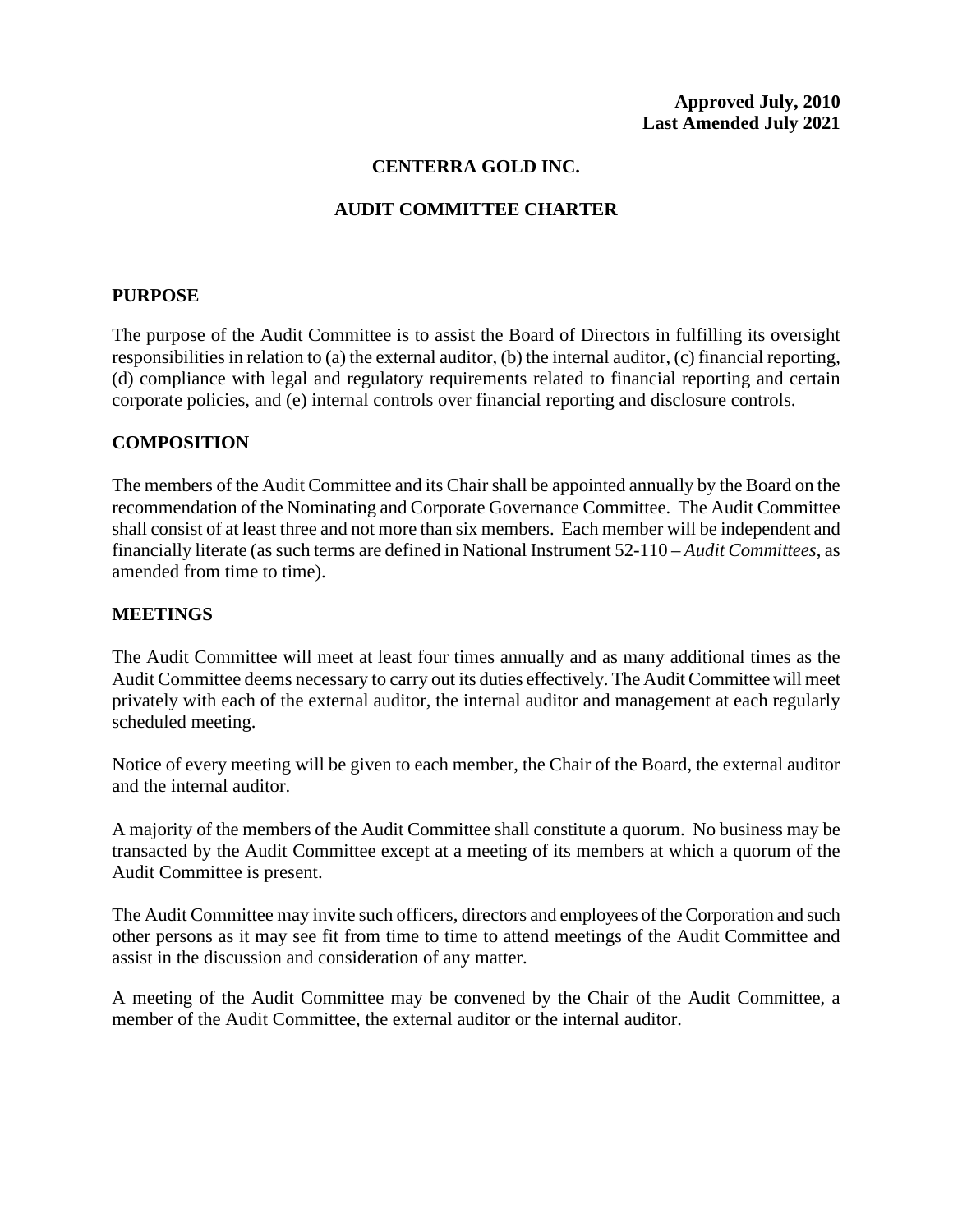# **DUTIES AND RESPONSIBILITIES**

#### **Financial Reporting**

- 1. Review and recommend to the Board for approval the audited annual financial statements and related management's discussion and analysis.
- 2. Review and recommend to the Board for approval all interim financial statements and quarterly reports and related management's discussion and analysis.
- 3. Before the release of financial statements and related disclosures to the public, obtain confirmation from the CEO and CFO as to the matters addressed in the certifications required by the securities regulatory authorities.
- 4. Review and recommend to the Board for approval all other press releases containing financial information based upon the Corporation's financial statements prior to their release.
- 5. Review and recommend to the Board for approval all other financial statements that require approval by the Board before they are released to the public, including financial statements for use in prospectuses or other offering or public disclosure documents and financial statements required by regulatory authorities.
- 6. Review status of significant accounting estimates and judgments (e.g., reserves) and special issues (e.g., major transactions, changes in the selection or application of accounting policies, off-balance sheet items, effect of regulatory and financial initiatives).
- 7. Review management's assessment and management of financial risks (e.g., hedging, insurance, debt).
- 8. Review any litigation, claim or other contingency that could have a material effect on the financial statements.
- 9. Discuss with the external auditor the quality, not just the acceptability, of the Corporation's accounting principles as applied in its financial reporting.
- 10. Discuss with the external auditor any (i) difference of opinion with management on material auditing or accounting issues and (ii) any audit problems or difficulties experienced by the external auditor in performing the audit.
- 11. Discuss with management and the external auditor any significant financial reporting issues considered and the method of resolution.

### **External Auditor**

- 12. Recommend to the Board the external auditor to be nominated for appointment or reappointment by the shareholders.
- 13. Evaluate the external auditor's qualifications, performance and independence.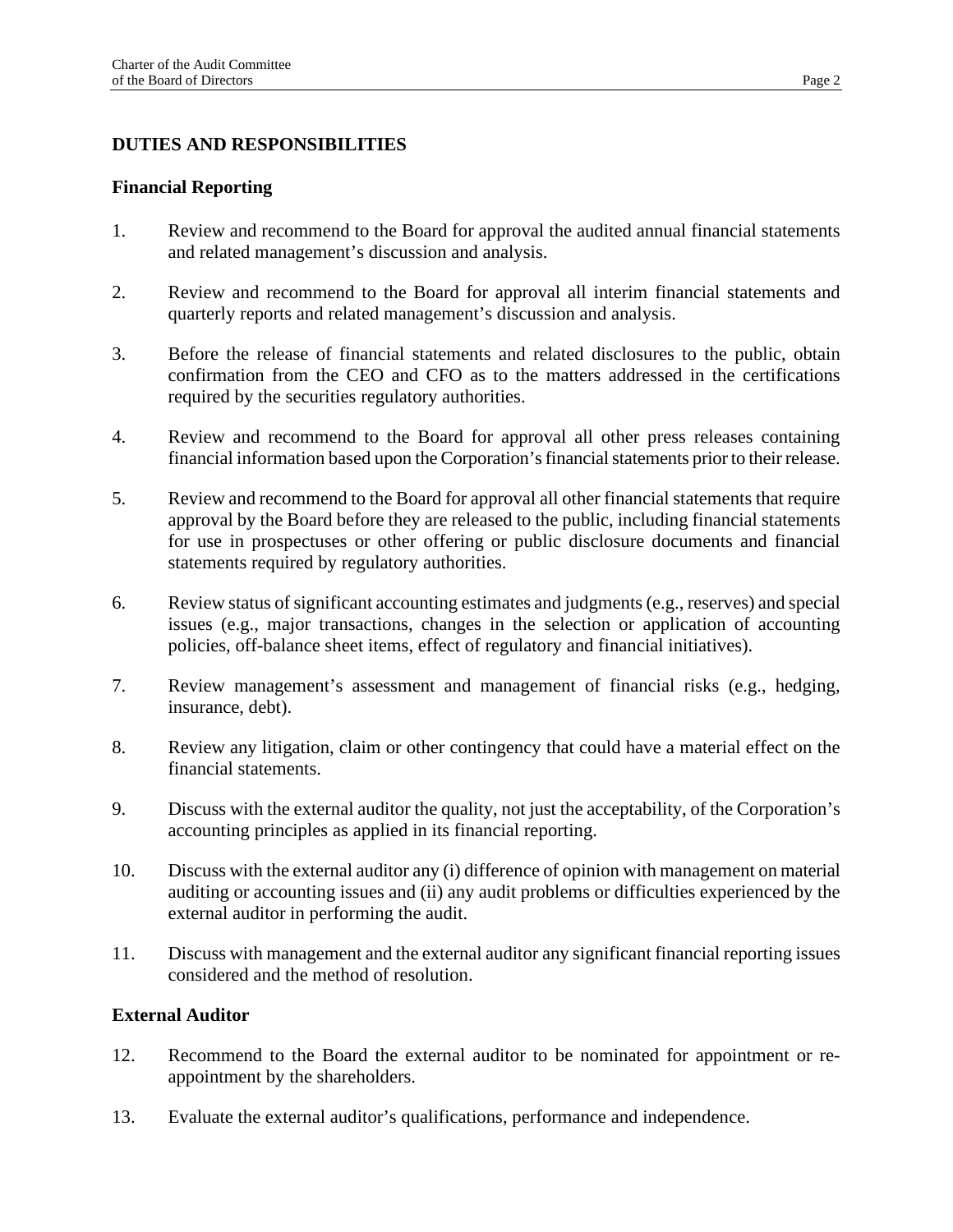- 14. Review the Corporation's policies for hiring employees and former employees of the external auditor.
- 15. Review and approve the external auditor's plans for the annual audit and interim reviews including the auditor's fees.
- 16. Review and pre-approve all non-audit service engagement fees and terms in accordance with applicable law.
- 17. Consider any matter required to be communicated to the Audit Committee by the external auditor under applicable generally accepted auditing standards, applicable law and listing standards, including the auditor's report to the Audit Committee (and management's response thereto).
- 18. Require, in accordance with applicable law, that the external auditor report directly to the Audit Committee.

### **Internal Auditor**

- 19. Review and approve the appointment or removal of internal auditor.
- 20. Review and approve the mandate of internal auditor and the scope of the internal auditor's annual work plan.
- 21. Require that the internal auditor report directly to the Audit Committee.
- 22. Review significant audit findings and status updates on recommendations.
- 23. Review the internal auditor's ongoing assessments of the Corporation's business processes and system of internal controls.
- 24. Review the effectiveness of the internal audit function.

### **Compliance**

- 25. Review procedures adopted by the Corporation to ensure that all material statutory deductions have been withheld by the Corporation and remitted to the appropriate authorities.
- 26. Monitor compliance with the Code of Ethics Policy and the Policy on International Business Conduct.
- 27. Review with legal counsel any legal matters that could have a significant effect on the Corporation's financial statements.
- 28. Review with legal counsel the Corporation's compliance with applicable laws and regulations and inquiries received from regulators and governmental agencies to the extent they may have a material impact on the financial position of the Corporation.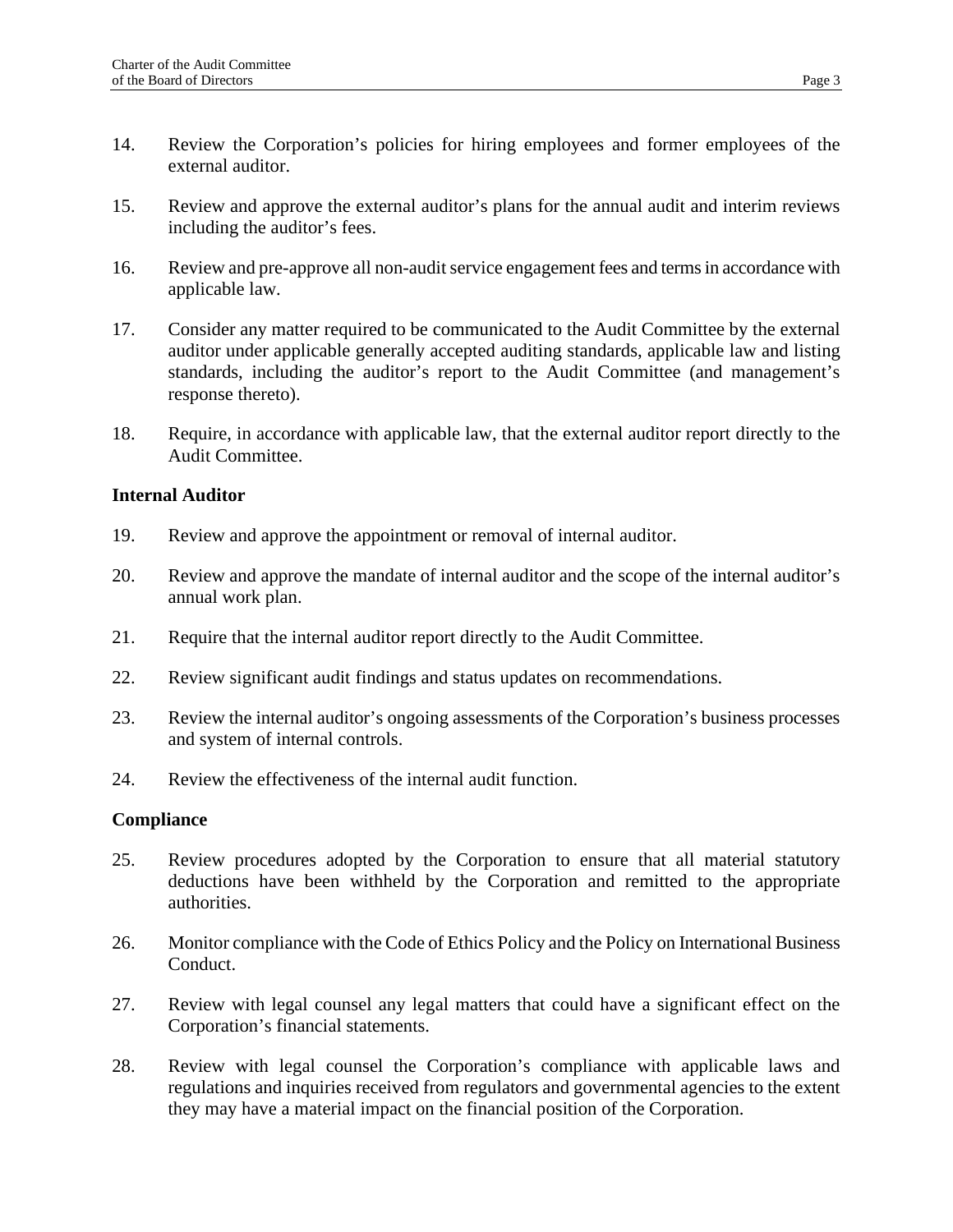- 29. Oversee procedures in the Code of Ethics Policy for (i) the receipt, retention and treatment of complaints regarding accounting, internal accounting controls or auditing matters and (ii) the confidential, anonymous submission by employees of concerns regarding such matters.
- 30. Review reports of compliance with the Corporation's Financial Risk Management Policy and report to the Board thereon, and recommend to the Board any amendments to such policy.
- 31. Review and approve financial risk management programs.

# **Internal Controls and Disclosure Controls**

- 32. Oversee management's review of the adequacy of the internal controls that have been adopted by the Corporation to safeguard assets from loss and unauthorized use and to verify the accuracy of the financial records.
- 33. Review any special audit steps adopted in light of material control deficiencies.
- 34. Review the controls and procedures that have been adopted by the Corporation to confirm that material information about the Corporation and its subsidiaries that is required to be disclosed under applicable law or stock exchange rules is disclosed.

### **Currency, Diesel, Commodity and Stream Hedging**

- 35. Oversee the management Hedging Committee and its procedures for identifying, assessing, monitoring and managing currency, diesel, commodity, and steaming risks and the use of derivatives to manage such risks.
- 36. Monitor compliance with the Corporate Hedging Policy including receiving quarterly reports from the Corporation's Hedging Committee.
- 37. Review annually the Corporate Hedging Policy, including confirming the Corporation's hedging strategy and the appropriateness of any hedging terms and parameters provided to the Hedging Committee, and recommend to the Board of Directors any changes to the Corporate Hedging Policy.

## **Other**

- 38. Review a report, at least annually, from the Sustainable Operations Committee on the Corporation's mineral reserves and resources.
- 39. Review and pre-approve all proposed related party transactions and situations involving a director's, a senior officer's or an affiliate's potential or actual conflict of interest that are not required to be dealt with by an "independent committee" pursuant to securities law rules, other than routine transactions and situations arising in the ordinary course of business, consistent with past practice.
- 40. Review the appointment of the CFO and review with the CFO the qualifications of new key financial executives involved in the financial reporting process.